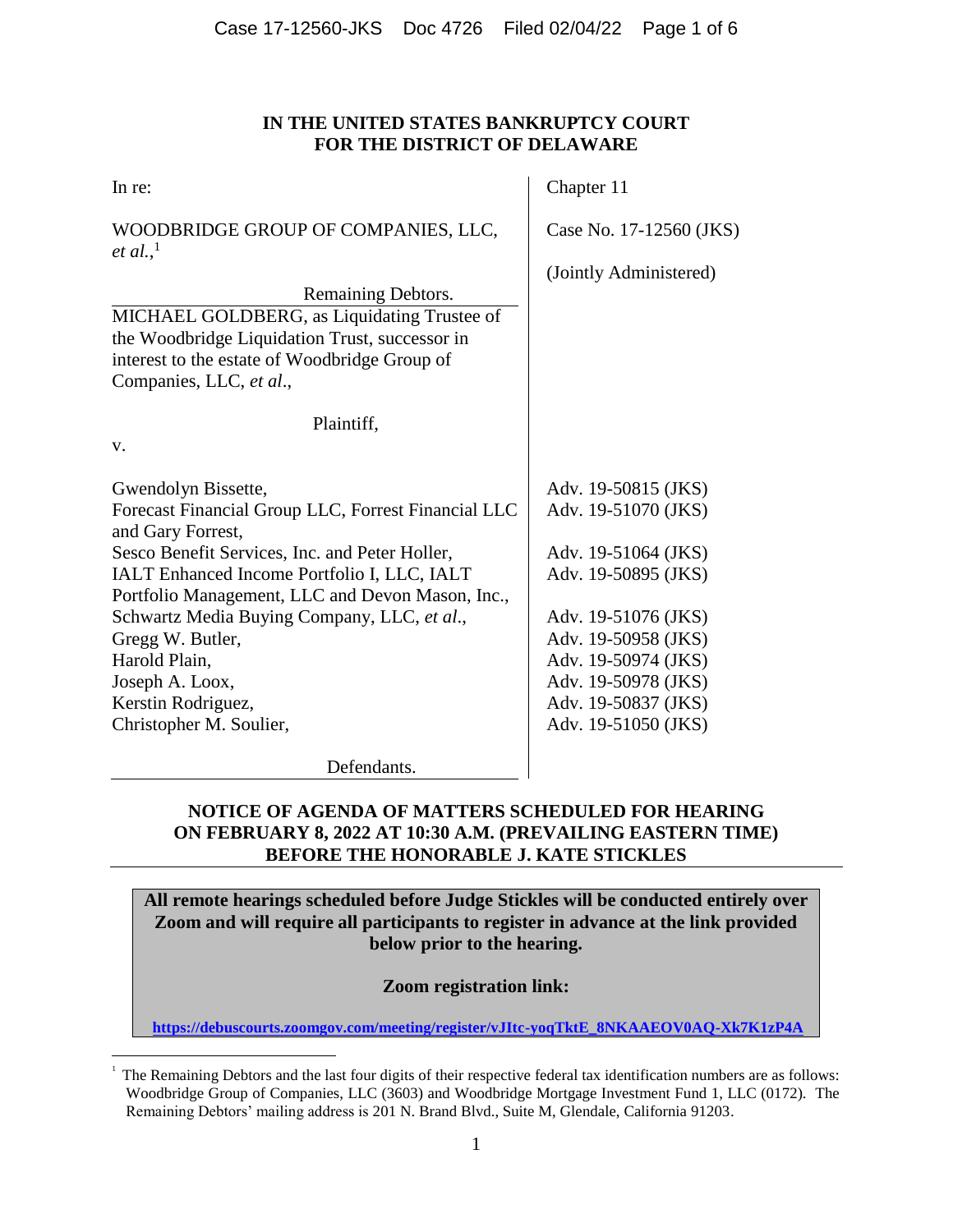## **ADJOURNED MATTERS:**

1. Motion for Default Judgment against Gwendolyn Bissette [Filed 9/20/21] (Adv. 19- 50815, Adv. Docket No. 29)

Response Deadline: October 4, 2021 at 4:00 p.m. (ET). Extended to a date to be determined.

Responses Received: Informal response from the Defendant.

Related Documents: None.

Status: This matter is being adjourned. The Defendant is *pro se* and contacted counsel for the Liquidating Trustee in response to the motion for default judgment. The parties will discuss next steps in this adversary proceeding.

2. Motion for Default Judgment against defendants Sesco Benefit Services, Inc. and Peter Holler [Filed 12/20/21] (Adv. 19-51064, Adv. Docket No. 28)

Response Deadline: January 3, 2022 at 4:00 p.m. (ET).

Responses Received: Informal response from Defendant

Related Documents: None.

Status: Defendants have retained counsel and requested withdrawal of the entry of the default. This matter is adjourned so the parties may confer on next steps to move this adversary proceeding forward.

3. Motion for Default Judgment against defendants Forecast Financial Group LLC, Forrest Financial LLC and Gary Forrest [Filed 12/20/21] (Adv. 19-51070, Adv. Docket No. 28)

Response Deadline: January 3, 2022 at 4:00 p.m. (ET).

Responses Received:

A. Answer by Defendant Gary Forrest to Plaintiff's Motion for Default Judgment [Filed 01/03/22] (Adv. Docket No. 29)

Related Documents: None.

Status: This matter is being adjourned to a date to be determined.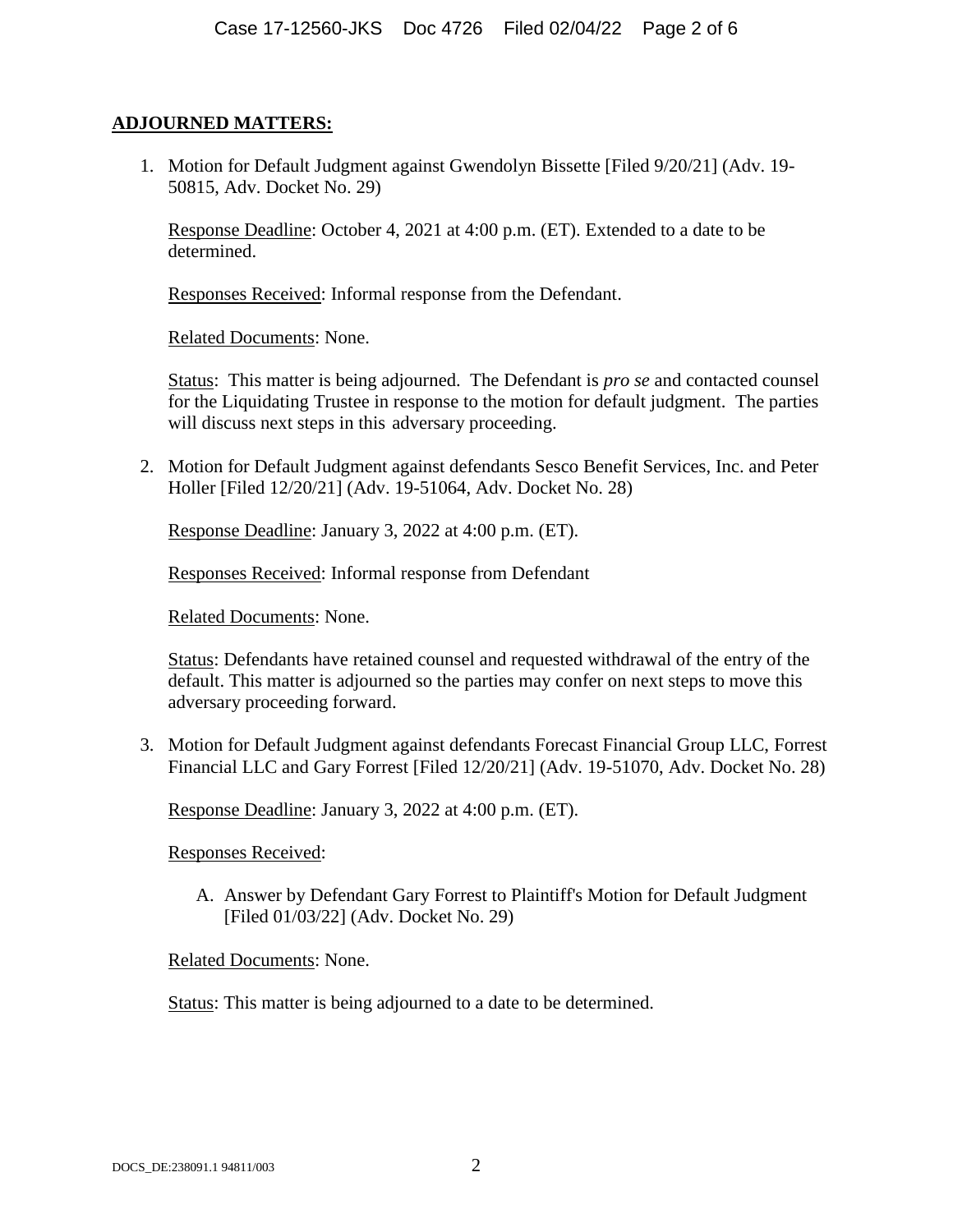#### **RESOLVED MATTER:**

4. Liquidation Trust's Motion for Entry of an Order Extending the Period Within Which the Liquidation Trust and its Subsidiaries May Object to Claims [Filed 1/21/22] (Docket No. 4719)

Response Deadline: February 1, 2022 at 4:00 p.m. (ET).

Responses Received: None.

Related Documents:

A. Certification of No Objection Regarding Liquidation Trust's Motion for Entry of an Order Extending the Period Within Which the Liquidation Trust and its Subsidiaries May Object to Claims [Filed 2/2/22] (Docket No. 4723)

Status: The Court has entered the order on this matter and it is now resolved.

## **UNCONTESTED MATTERS UNDER CNO:**

5. Trust's Objection to Proof of Claim No. 2005 Filed by Rochelle Berman Trust [Filed 1/7/22] (Docket No. 4712)

Response Deadline: January 21, 2022 at 4:00 p.m. (ET).

Responses Received: None.

Related Documents:

- A. Request for Judicial Notice in Support of Trust's Objection to Proof of Claim No. 2005 Filed by Rochelle Berman Trust [Filed 1/7/22] (Docket No. 4713)
- B. Certification of No Objection Regarding Trust's Objection to Proof of Claim No. 2005 Filed by Rochelle Berman Trust [Filed 1/25/22] (Docket No. 4720)

Status: A certification of no objection has been filed and counsel respectfully requests entry of the form of order at the Court's convenience. No hearing is necessary.

6. Motion for Default Judgment against defendants IALT Enhanced Income Portfolio I, LLC, IALT Portfolio Management, LLC and Devon Mason, Inc. [Filed 1/10/22] (Adv. 19-50895, Adv. Docket No. 28)

Response Deadline: January 24, 2022 at 4:00 p.m. (ET).

Responses Received: None.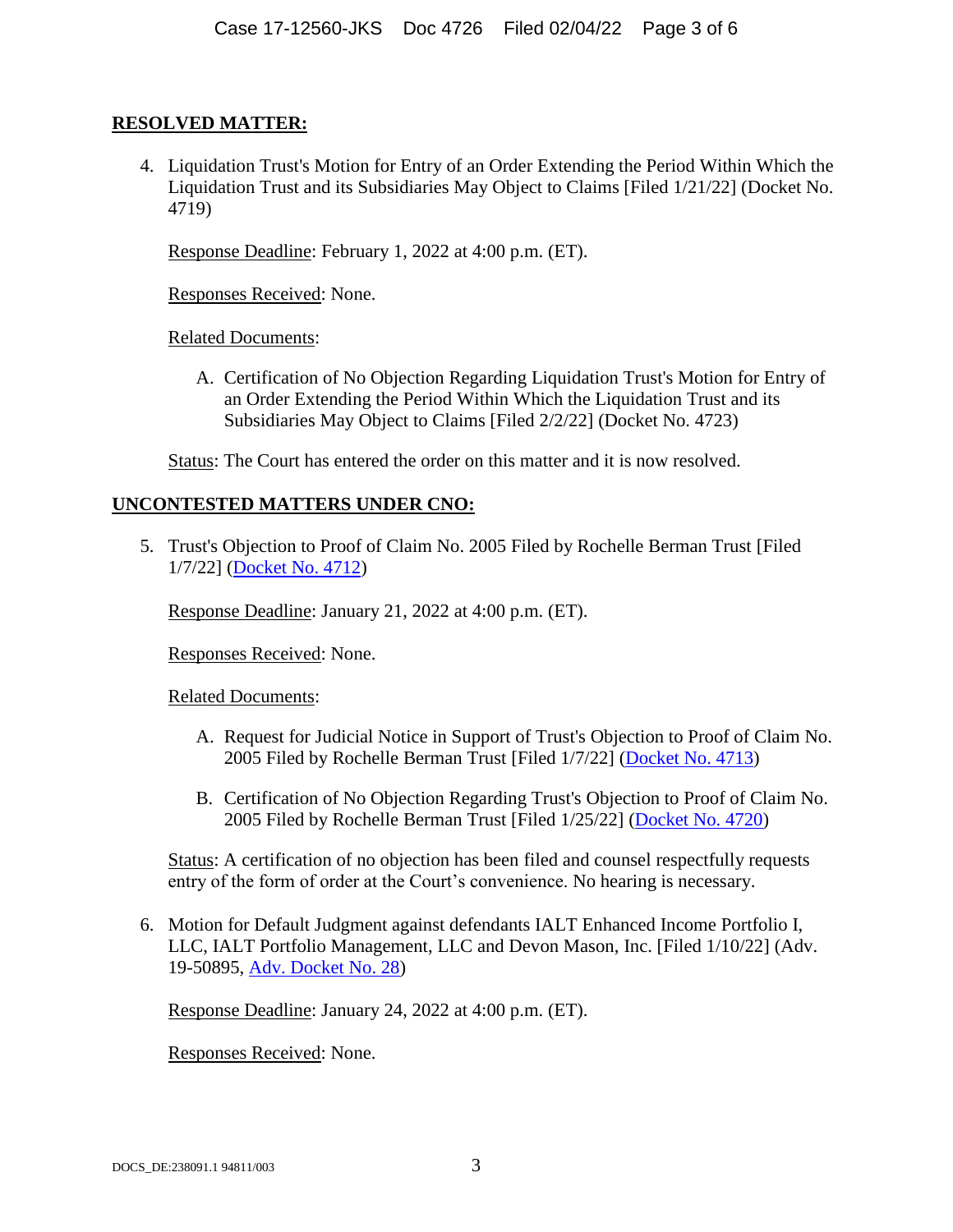#### Related Documents:

A. Certification of No Objection Regarding Motion for Default Judgment against defendants IALT Enhanced Income Portfolio I, LLC, IALT Portfolio Management, LLC and Devon Mason, Inc. [Filed 2/2/22] (Adv. Docket No. 29)

Status: A certification of no objection has been filed and counsel respectfully requests entry of the form of order at the Court's convenience. No hearing is necessary.

7. Motion for Default Judgment against Defendant, Schwartz Media Buying Company, LLC [Filed 1/20/22] (Adv. 19-51076, Adv. Docket No. 29)

Response Deadline: February 3, 2022 at 4:00 p.m. (ET).

Responses Received: None.

## Related Documents:

A. Certification of No Objection Regarding Motion for Default Judgment against Defendant, Schwartz Media Buying Company, LLC [To be Filed] (Adv. Docket No. TBD)

Status: A certification of no objection will be filed after 4:00 p.m. on February 4, 2022 with a proposed form of order for the Court's consideration. No hearing is necessary unless requested by the Court.

# **ADVERSARY PRETRIAL CONFERENCES:**

8. Adv. Proc. No. 19-50958; Defendant: Gregg W. Butler

Related Documents:

- A. Affidavit of Service re: Final Pretrial Order [Filed 1/28/22] (Adv. Docket No. 55)
- B. Notice of Filing of [Proposed] Final Pretrial Order [Filed 2/1/22] (Adv. Docket No. 56)

Status: Plaintiff served Defendant with the notice of the pretrial conference and proposed final pretrial order for review. The Defendant failed to respond to the proposed final pretrial order. The pretrial conference will be going forward and the Plaintiff will request pursuant to Local Rule 7016-2(b), after further notice to the Defendant, entry of judgment for failure to appear and cooperate in the preparation of the pretrial order.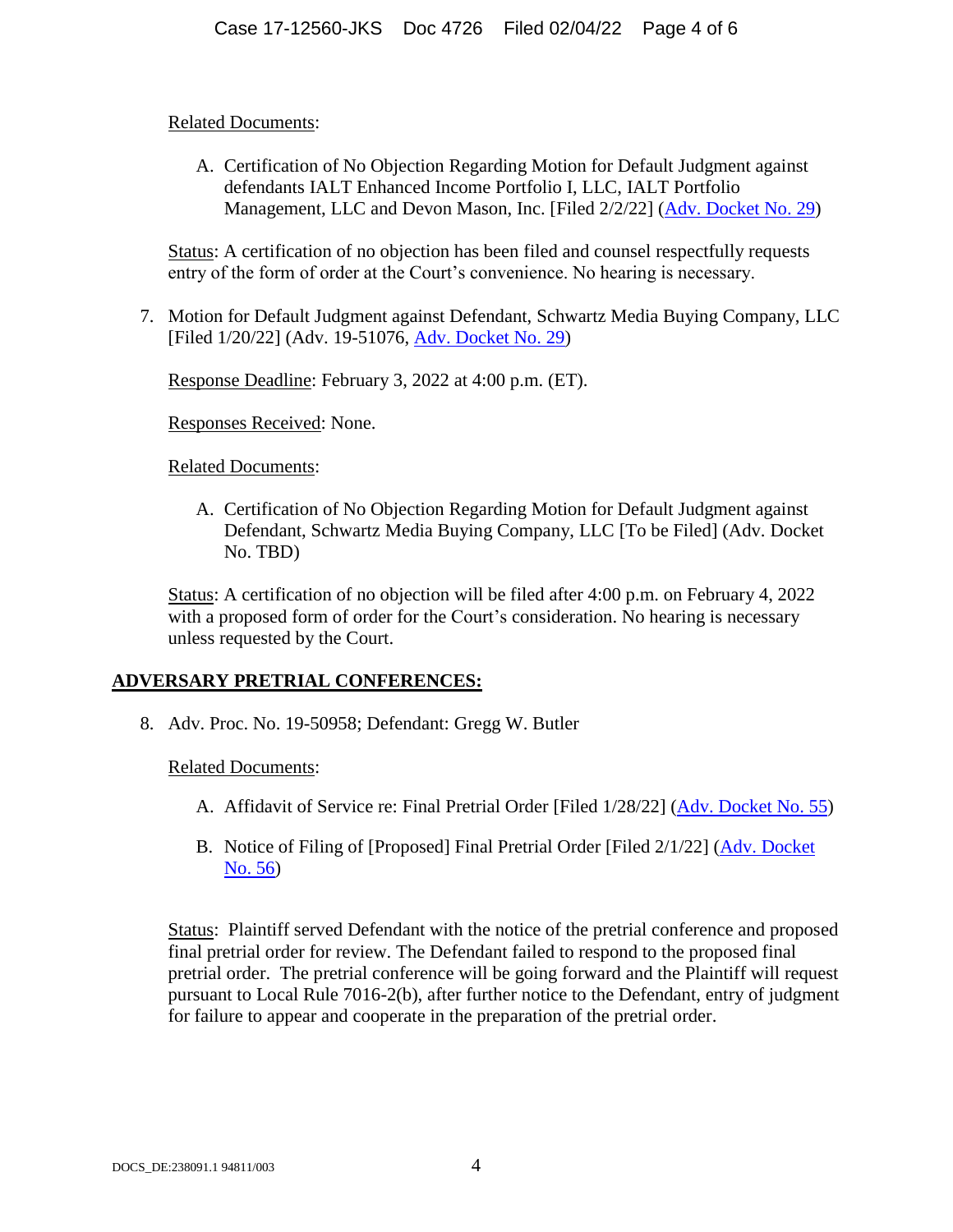9. Adv. Proc. No. 19-50974; Defendant: Harold Plain

#### Related Documents:

- A. Affidavit of Service re: Final Pretrial Order [Filed 1/28/22] (Adv. Docket No. 54)
- B. Notice of Filing of [Proposed] Final Pretrial Order [Filed 2/1/22] (Adv. Docket No. 55)

Status: Plaintiff served Defendant with the notice of the pretrial conference and proposed final pretrial order for review. The Defendant failed to respond to the proposed final pretrial order. The pretrial conference will be going forward and the Plaintiff will request pursuant to Local Rule 7016-2(b), after further notice to the Defendant, entry of judgment for failure to appear and cooperate in the preparation of the pretrial order.

10. Adv. Proc. No. 19-50978; Defendant: Joseph A. Loox

## Related Documents:

- A. Affidavit of Service re: Final Pretrial Order [Filed 1/28/22] (Adv. Docket No. 56)
- B. Notice of Filing of [Proposed] Final Pretrial Order [Filed 2/1/22] (Adv. Docket No. 57)

Status: Plaintiff served Defendant with the notice of the pretrial conference and proposed final pretrial order for review. The Defendant failed to respond to the proposed final pretrial order. The pretrial conference will be going forward and the Plaintiff will request pursuant to Local Rule 7016-2(b), after further notice to the Defendant, entry of judgment for failure to appear and cooperate in the preparation of the pretrial order.

11. Adv. Proc. No. 19-50837; Defendant: Kerstin Rodriguez

#### Related Documents:

- A. Affidavit of Service re: Final Pretrial Order [Filed 1/28/22] (Adv. Docket No. 50)
- B. Notice of Filing of [Proposed] Final Pretrial Order [Filed 2/1/22] (Adv. Docket No. 51)

Status: Plaintiff served Defendant with the notice of the pretrial conference and proposed final pretrial order for review. The Defendant failed to respond to the proposed final pretrial order. The pretrial conference will be going forward and the Plaintiff will request pursuant to Local Rule 7016-2(b), after further notice to the Defendant, entry of judgment for failure to appear and cooperate in the preparation of the pretrial order.